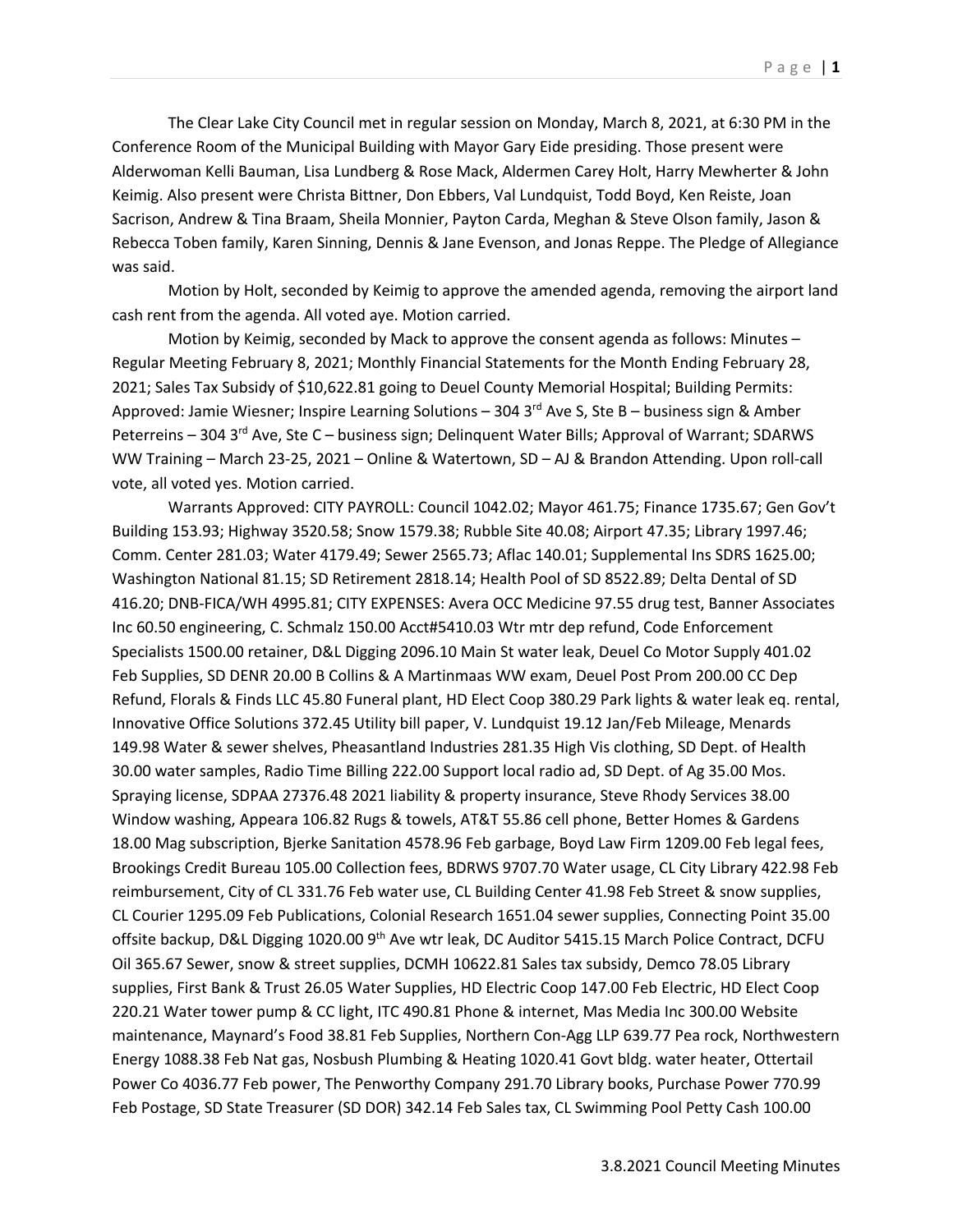2021 Pool Cash, US Bank 6837.30 Water Loan Payment, USDA 6107.00 sewer loan payment, Watertown Public Opinion 204.91 Newspaper Subscription.

Meghan & Steve Olson were present with their children, for public voice and shared their request to allow chickens in town. The Toben family was also present to show their support for chickens in city limits. Dennis Evenson spoke in public voice about development and planning in place of Craig Evenson, who was unable to attend the council meeting.

Andy Braam was present to discuss information he received on the airport. He would like the city to meet with the county commissioners and consider leaving one runway open.

The Second Reading of Ordinance #596, regarding the sale of marijuana in Clear Lake was completed. Motion by Holt, seconded by Mewherter to approve Ordinance #596. Upon roll-call vote, all voted yes. Motion carried.

The Second Reading of Ordinance #597, amending sewer penalties for the Clear Lake residents was completed. Motion by Keimig, seconded by Lundberg to approve Ordinance #597. Upon roll-call vote, all voted yes. Motion carried.

The three submitted 7<sup>th</sup> Avenue Project bids were opened and read.

Motion by Holt, seconded by Mewherter to recess as Regular Council and convene as the Planning Commission. All voted aye. Motion carried.

The Second Reading of Ordinance #598, rezoning the Maynard's lot was completed. Motion by Mewherter, seconded by Lundberg to approve Ordinance #598. Upon roll-call vote; all voted yes. Motion carried.

The Second Reading of Ordinance #599, amending the R-2L zoning around the lake was completed. Motion by Holt, seconded by Mack to approve Ordinance #599. Upon roll-call vote; all voted yes. Motion carried.

Motion by Keimig, seconded by Bauman to adjourn as the Planning Commission and reconvene as Regular Council. All voted aye. Motion carried.

Payton Carda, of First District, & Shelia Monnier, Emergency Manager, discussed the Pre-Disaster Mitigation Plan with the council. It is updated every five years and a few suggested changes were made to the plan for 2021.

The 7<sup>th</sup> Ave Project bids were reviewed and D&L Digging's bid of \$63,230 was accepted. This includes completing the project to grade; black top is excluded. Motion by Mewherter, seconded by Holt to accept the bid from D&L Digging and allow for prepayment of materials once the materials are on city property before the project is started. Upon roll-call vote, all voted yes. Motion carried.

Karen Sinning was present to discuss the frost-protected shallow foundation she would like her son John to build her new house on. Val Lundquist presented information she researched on the topic as well. Motion by Mewherter, seconded by Keimig to grant approval for this foundation to be used within Clear Lake city limits, with a waiver being signed by the owner and the builder. Upon roll-call vote, all voted yes. Motion carried.

The First Reading of Ordinance #600, regarding cows, goats, horses and sheep in city limits was read.

The need for security cameras at the rubble site were discussed, as there was an incident over the winter. Council agrees it is a necessary expense and quotes will be presented at the next meeting.

The 2020 Drinking Water Report was reviewed.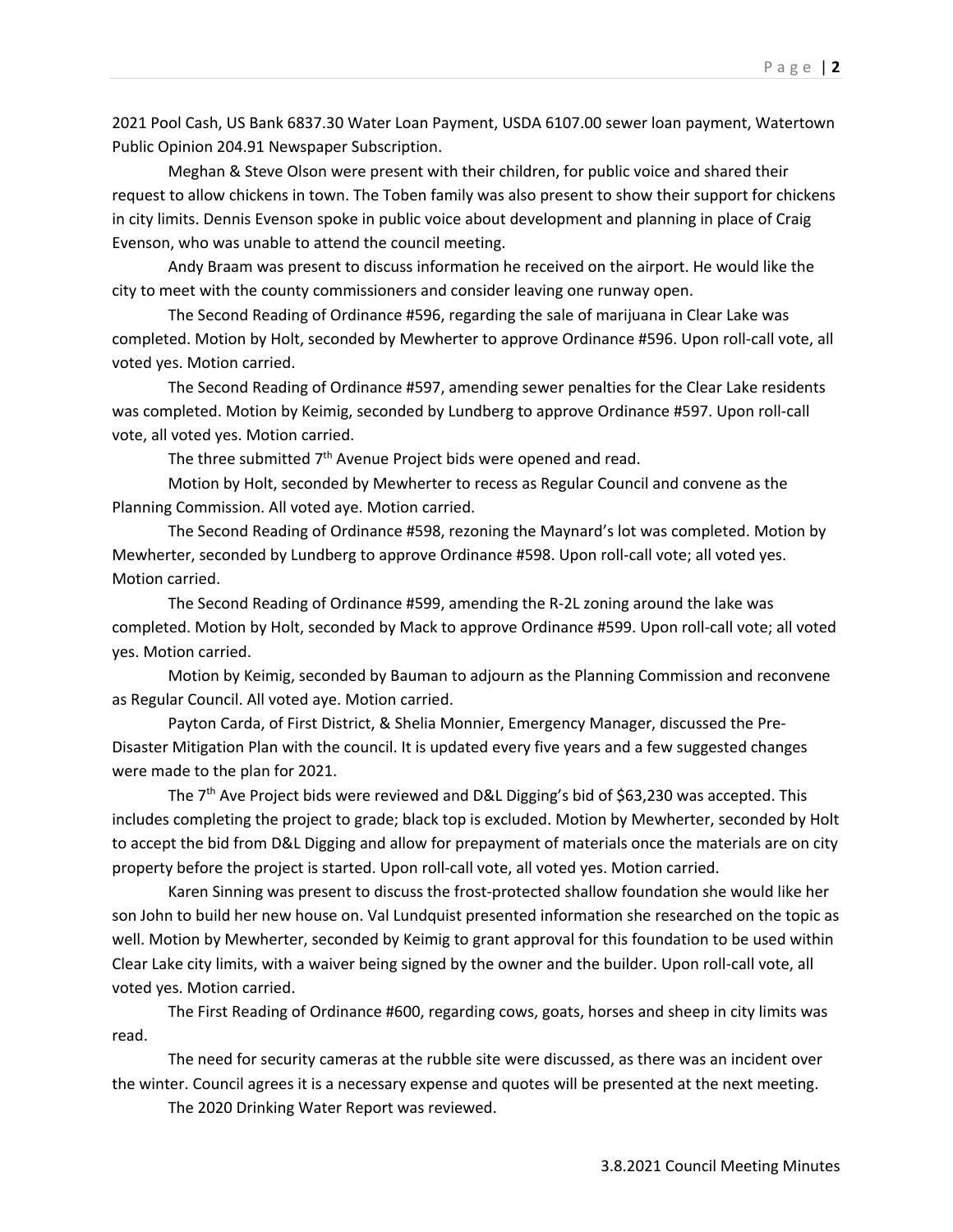The council decided to allow city residents to dispose of acceptable items at the rubble site free of charge, with the exception of refrigerant items, on May 4, 6, and 8, 2021, during regular hours and to allow an electronic equipment recycling vendor to come to Clear Lake the same week to accept items. Alternate dates will be selected if weather prevents utilizing the rubble site on the approved dates.

Motion by Holt, seconded by Keimig to give a free pass to the rubble site (with the exception of white goods) to each household, which will expire Saturday, October 30, 2021, to be sent out on the May utility bills. Upon roll-call vote, all voted yes. Motion carried.

Motion by Keimig, seconded by Mack to approve the Deuel County Ambulance EMT's and EVOC Drivers. A copy of the roster is on file in the Finance Office. Upon roll-call vote, all voted yes. Motion carried.

Motion by Mewherter, seconded by Holt to approve the Clear Lake Volunteer Fire Department members. A copy of the roster is on file in the Finance Office. Upon roll-call vote, all voted yes. Motion carried.

Motion by Keimig, seconded by Holt to approve the annual maintenance agreement with the Deuel County Highway Department and authorize Mayor Gary Eide to sign the agreement. Upon roll-call vote, all voted yes. Motion carried.

Motion by Mack, seconded by Keimig to approve the 2021 City Equipment Rate Schedule, removing the lift rental. Upon roll-call vote, all voted yes. Motion carried.

The American Legion would like to place a larger Ulven Park sign on the highway and would like the city's feedback on the sign. Motion by Keimig, seconded by Bauman to approve the sign. Upon rollcall vote, all voted yes. Motion carried.

Motion by Lundberg, seconded by Mewherter to eliminate the following receivables off the records due to inability to collect: Acct#4285.00-\$1024.12, #4298.03-\$1724.26, #4270.03-\$6010.15, and #4298.09-\$1854.57. All voted yes, with Holt abstaining. Motion carried.

City Superintendent, Don Ebbers, stated there were three water leaks in the last month due to deteriorating cooper service lines.

City Attorney, Todd Boyd, stated it is legal to record city council meetings, as long as everyone is aware of it prior to the start. Temporary Liquor Licenses were discussed with weddings, and whether the city should update their ordinance. The Policy Committee will meet to discuss further.

City Finance Officer, Christa Bittner, stated the new code enforcer, Joel Johnson, may email them with any violations they find on the city inspections. She also talked about the ACH forms for direct deposit or utility bills from any bank that is now available. She reminded the council that the District meeting will be held March  $16<sup>th</sup>$  at 5:30 PM.

Mayor, Gary Eide, stated HB 1143 has been passed through the Senate and is awaiting the Governor's signature. This will help with industrial expansion in Clear Lake, reducing the gap between the county and city mil levy. The city tax rebate rates will be set by city ordinance.

Motion by Holt, seconded by Mack to enter into Executive Session per SDCL 1-25-2 for Personnel Matters & Legal Counsel for contractual matters at 7:58 PM. All voted aye. Motion carried. Mayor Gary Eide declared the Council out of Executive Session at 9:08 PM.

Motion by Keimig to amend the chicken ordinance. The motion failed and was not considered due to the lack of second. Chicken ordinance will remain the same; no chickens allowed in city limits.